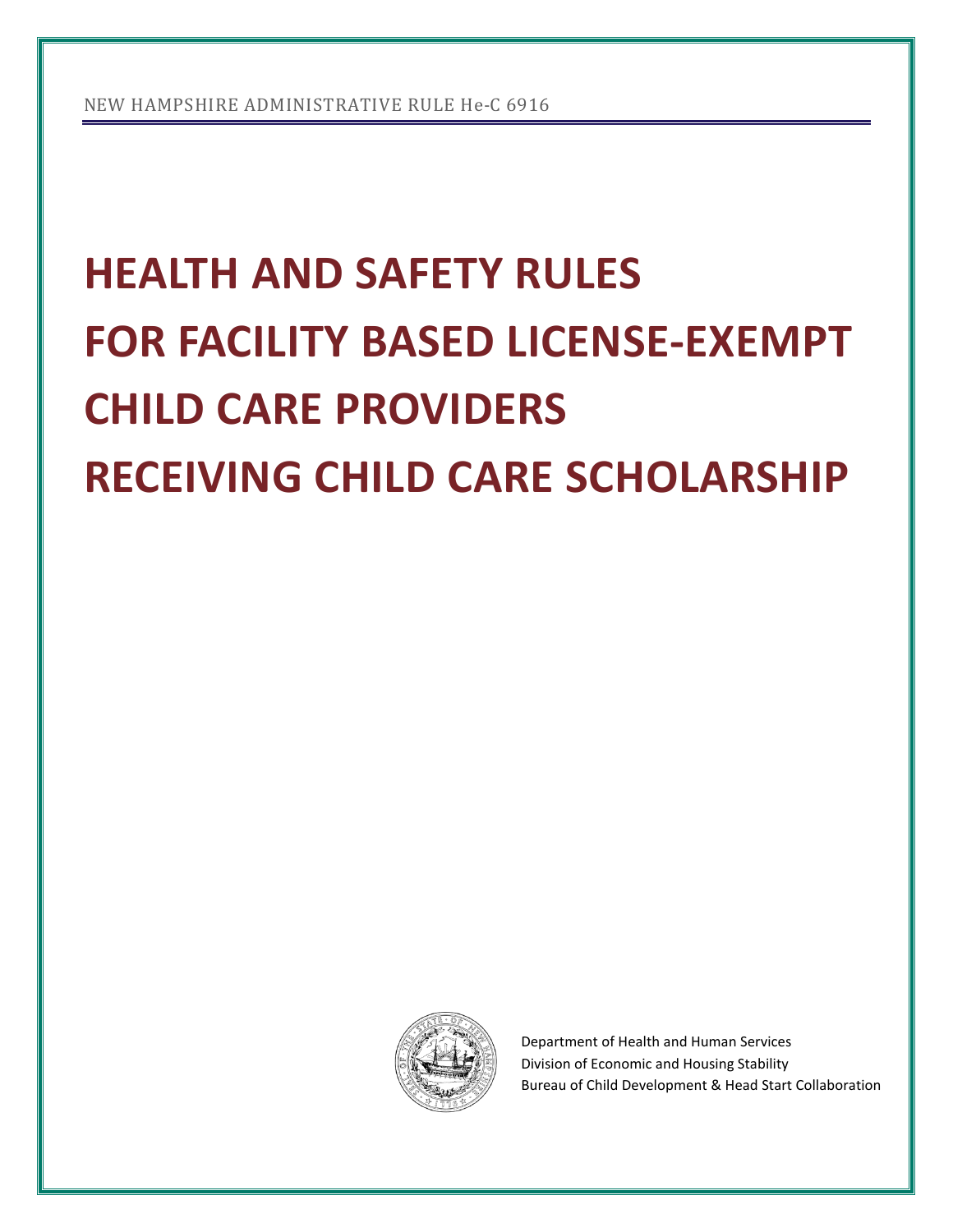## **Table of Contents**

| He-C 6916 HEALTH AND SAFETY RULES FOR FACILITY BASED LICENSE-EXEMPT CHILD CARE                        |                |
|-------------------------------------------------------------------------------------------------------|----------------|
| PROVIDERS RECEIVING CHILD CARE SCHOLARSHIP                                                            | 3              |
| He-C 6916.01 Purpose:                                                                                 | 3              |
| He-C 6916.02 Scope:                                                                                   | 3              |
| He-C 6916.03 Definitions:                                                                             | 3              |
| He-C 6916.04 Professional Development:                                                                | 4              |
| He-C 6916.05 Building and Physical Premises Safety:                                                   | 5              |
| He- C 6916.06 Handling, Storage, and Disposal of Hazardous Materials:                                 | $\overline{7}$ |
| He-C 6916.07 Emergency Preparedness and Response Planning:                                            | $\overline{7}$ |
| He-C 6916.08 Prevention of and Response to Emergencies Due to Food and Allergic<br>Reactions:         | 9              |
| He-C 6916.09 Administration of Medication, Including Immunizations:                                   | 10             |
| He-C 6916.10 Prevention and Control of Infectious Diseases:                                           | 11             |
| He-C 6916.11 First Aid and CPR:                                                                       | 12             |
| He- C 6916.12 Child Development:                                                                      | 13             |
| He-C 6916.13 Recognition and Reporting of Child Abuse and Neglect:                                    | 15             |
| He-C 6916.14 Appropriate Precautions in Transporting Children:                                        | 16             |
| He-C 6916.15 Staff to Child Ratio and Group Size:                                                     | 17             |
| He-C 6916.16 Monitoring Visits, Monitoring Statements, Program Improvement Plans, and<br>Enforcement: | 17             |
| He-C 6916.17 Waiver of Rules:                                                                         | 19             |
| He-C 6916.18 Complaints and Investigations:                                                           | 21             |
| 6916.19 Confidentiality:                                                                              | 21             |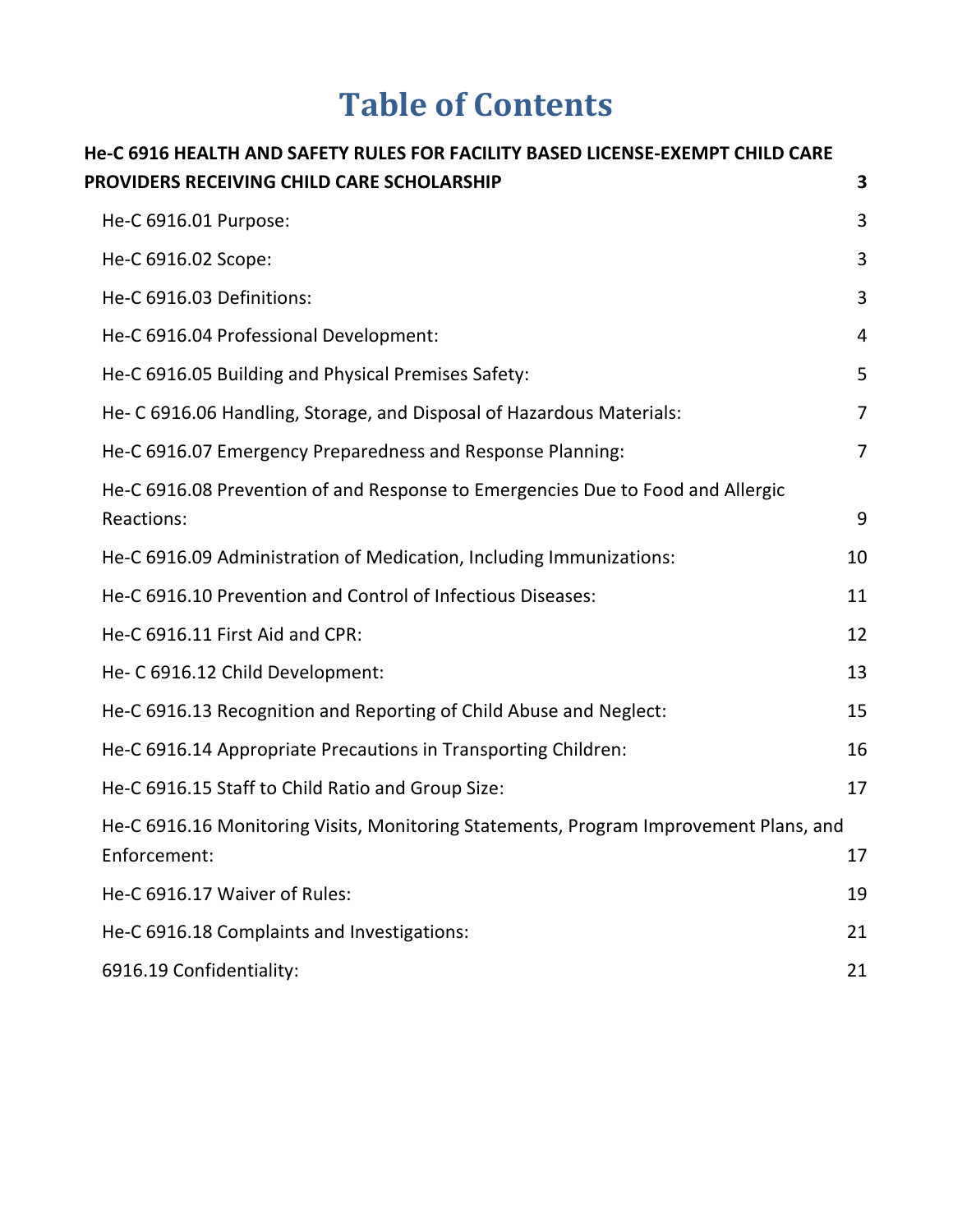## <span id="page-2-0"></span>He-C 6916 HEALTH AND SAFETY RULES FOR FACILITY BASED LICENSE-EXEMPT CHILD CARE PROVIDERS RECEIVING CHILD CARE SCHOLARSHIP

*Statutory Authority: RSA 161:2, XII*

## <span id="page-2-1"></span>**He-C 6916.01 Purpose:**

The purpose of this part is to set forth the minimum standards for health and safety requirements for license-exempt child care providers who provide child day care services for children and families receiving child care scholarship, pursuant to 170-E:6-a, RSA 170-E:3, I(f), and (g), and 45 CFR Part 98.41 and 98.42.

## <span id="page-2-2"></span>**He-C 6916.02 Scope:**

This part shall apply to any license-exempt child care facility based program providing child day care services to families receiving child care scholarship pursuant to He-C 6914, and is exempt from licensure, pursuant to, RSA 170-E:3, I(f),and (g).

## <span id="page-2-3"></span>**He-C 6916.03 Definitions:**

- (a) "Child" means "child" as defined in RSA 170-E:2, II, namely "any person under 18 years of age."
- (b) "Child care" means the act of providing supervision, food, activity, and rest for a child for any portion of a 24-hour day, in order to promote healthy child development and assist the child's parent(s), in preparing for, securing, or maintaining employment or employment related education or training, for an approved activity that supports service or case plan goals.
- (c) "Commissioner" means "the commissioner of the department of health and human services," as defined in RSA 170-E2, V.
- (d) "Corporal punishment" means the use of physical force, physical restraint, or physical actions against a child as a means of discipline.
- (e) "Department" means "the department of health and human services" as defined in RSA 170-E:2, VII.
- (f) "Developmentally appropriate" means actions, environment, equipment, supplies, communications, interactions, or activities that are based on the developmental level and abilities, the family culture, and the individual needs of each child in care.
- (g) "Enrolled child care provider" means a child care provider who has met the requirements found in He-C 6914 and is authorized to receive payment for services from the department. The term includes "registered provider" as defined in RSA 170-E:6-a.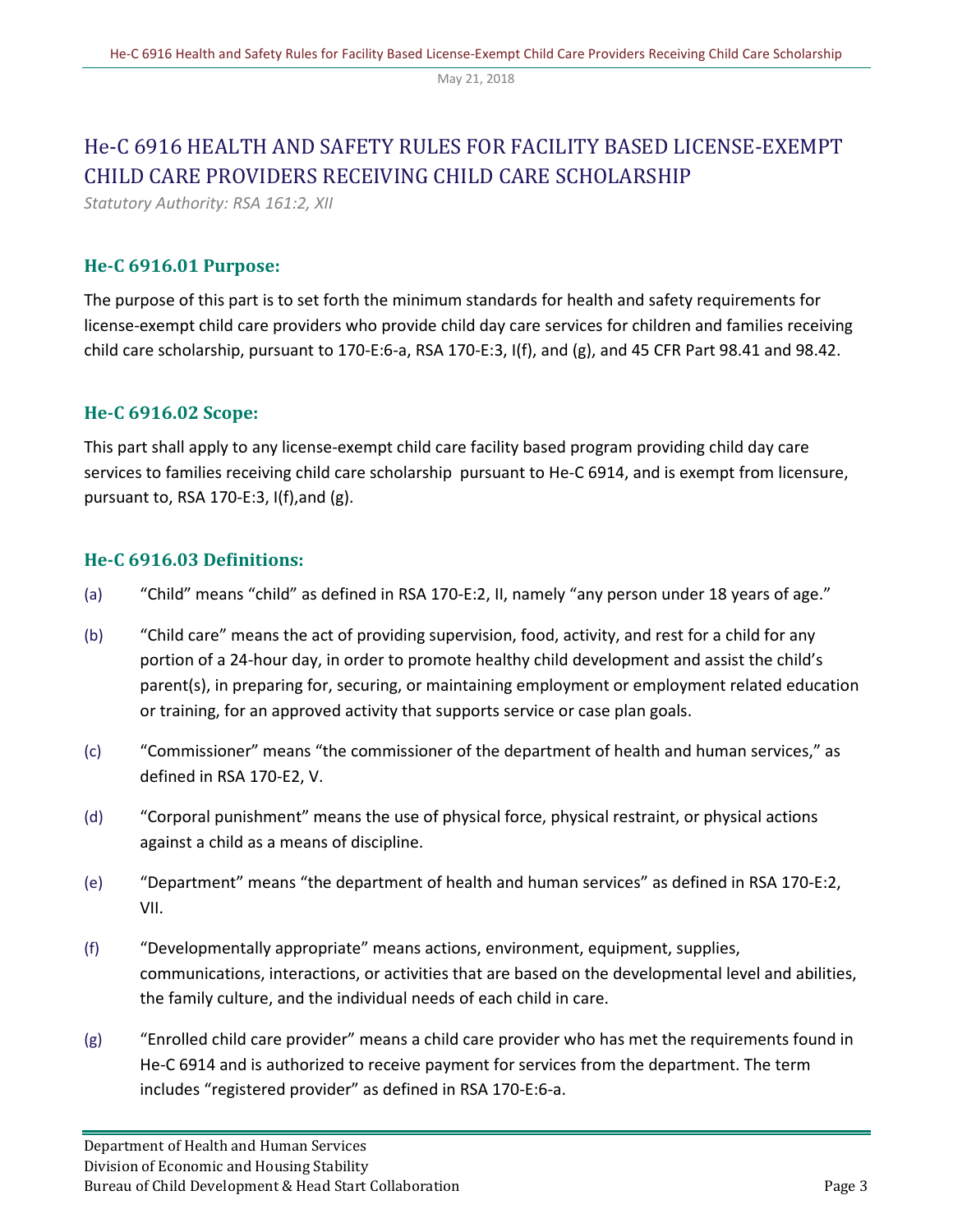- (h) "Facility based program" means a license-exempt child care provider pursuant to RSA 170-E:3, I (f) and(g) that is enrolled as a child care provider pursuant to He-C 6914.
- (i) "Foster parent" means an individual who has a license or permit for foster family care, pursuant to He-C 6446.
- (j) "Legal guardian" means an individual who is given legal authority by a court and charged with the duty to provide care, custody, and supervision of the child or children.
- (k) "Monitoring statement" means a written report issued by the department detailing the findings of a monitoring visit conducted by the department.
- (l) "Monitoring visit" means a visit made to the facility based program by the department for the purpose of assessing compliance with He-C 6914, He-C 6917, and 45 CFR Part 98.41 and 98.42.
- (m) "NH professional registry" means New Hampshire's password protected electronic database designed to support and track professional development for the early childhood and afterschool workforce pursuant to He-C 6914.04 (g) and (h).
- (n) "Parent" means an individual who has a birth, adoptive, or step-parent relationship to the child or children, a foster parent as defined in (l) above or a legal guardian as defined in (m) above.
- (o) "Program" means a license-exempt child care provider pursuant to RSA 170-E: 3, I, (f) and (g). The term includes facility based programs.
- (p) "Program improvement plan" means a written plan developed by a program, approved by the department in response to a monitoring statement assessment, and stating how the program will come into compliance with the rules.
- (q) "Staff" means the staff of a facility based program who provide supervision of children or who are required to meet staff to child ratios.
- (r) "Supervision" means being present with children in child care, knowing their number, identities, and whereabouts, observing their activities , and being in close enough proximity to have all children within sight or hearing, and allowing intervention, if needed, to safeguard each child from accident or injury.

## <span id="page-3-0"></span>**He-C 6916.04 Professional Development:**

- (a) Every 12- month period, beginning on the date of enrollment, staff shall:
	- 1. Complete 2 hours of annual professional development in any of the health and safety topics pursuant to in He-C 6914.04(d)(1)-(11), (e) (1)-(2);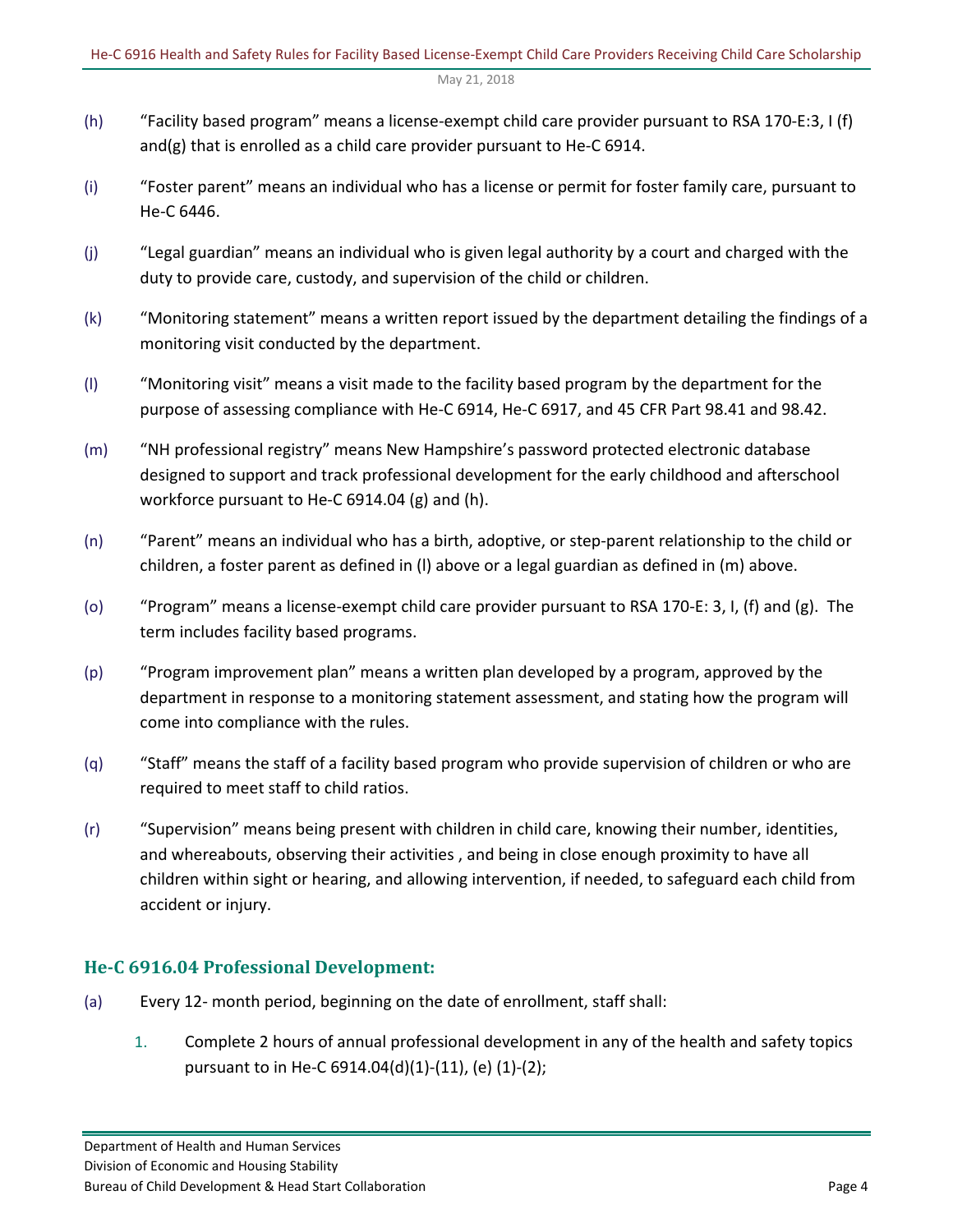- 2. Complete 2 hours of annual professional development in any of the topic areas listed in accordance with He-C 6914.05 (a),(3)(a)-(l); and
- 3. Upload documentation of completion of professional development in (a)(1) and (2) above to the NH Professional Registry.
- (b) Staff hired after the DHHS enrollment date shall:
	- 1. Complete the professional development specified in (a)(1) and (2) each 12-month period, from the date of hire; and
	- 2. Upload documentation of completion of professional development in (b) (1) above to the NH Professional Registry.
- (c) CPR and first aid training shall not be included in the annual required professional development hours specified in (a) (1) and (2) above.
- (d) Staff hired for 4 months or less, such as for a summer or recreational program, shall complete and upload to the NH Professional Registry documentation of the required health and safety topics pursuant to He-C 6914.04 (d)(1)-(11),and (e) (1)-(2) within 2 weeks of the start of employment.
- (e) Programs enrolled with the department prior to October 1, 2017, who have maintained enrollment, shall comply with the requirements in (a)(1) and (2) above by March 30, 2019. Thereafter, annual professional development shall be completed by March 30th.

## <span id="page-4-0"></span>**He-C 6916.05 Building and Physical Premises Safety:**

- (a) Premises shall be maintained in a neat, clean and safe condition, free and clear of excess clutter and items such as boxes and bins used for storage which restrict children's free movement.
- (b) Programs shall maintain the child care environment free of hazards to children including, but not limited to, the following:
	- 1. Fire hazards;
	- 2. Electrical hazards;
	- 3. Guns, weapons, or live or spent ammunition which are not in locked storage;
	- 4. Heavy furnishings or other heavy items that could easily fall on children and would be likely to cause injury;
	- 5. Loose and flaking paint which is accessible to children;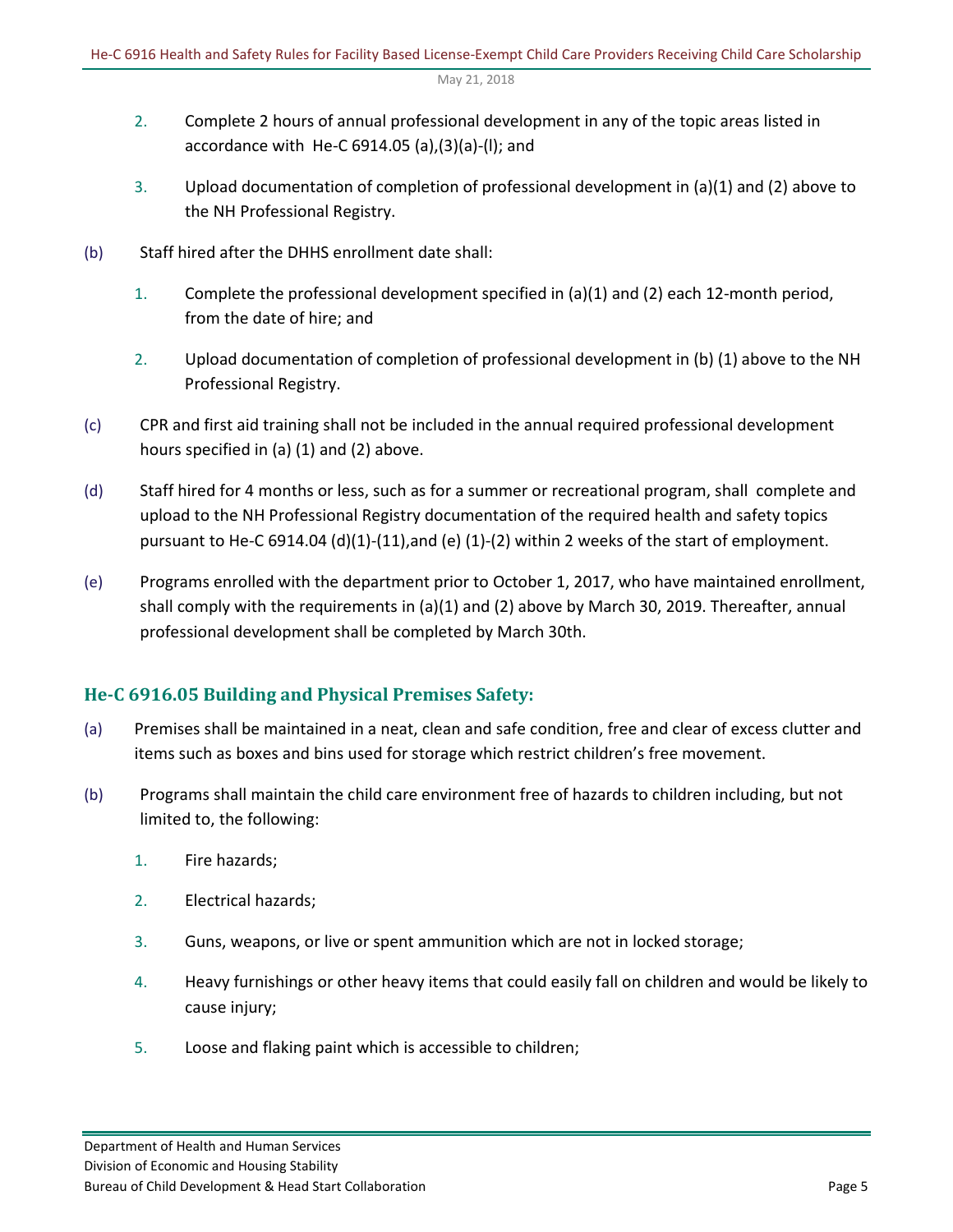- 6. Unclean conditions or disrepair which demonstrates a lack of regular cleaning or maintenance;
- 7. Damp conditions which result in visible mold or mildew or a musty odor; and
- 8. The use of trampolines during child care hours, with the exception of small indoor trampolines intended for individual use with direct adult supervision only.
- (c) Construction, remodeling, or alteration of structures during child care operations shall be done in a manner as to prevent exposure of children to hazardous or unsafe conditions including, but not limited to, fumes, dust, construction materials, and tools which pose a safety hazard.
- (d) Programs shall ensure that all indoor areas used by children:
	- 1. Have a safe, functioning heating system;
	- 2. Include protection for children from exposed heat sources which present a hazard, including but not limited to baseboard heaters, radiators, fireplaces, and woodstoves; and
	- 3. Have working smoke detectors on each level.
- (e) Portable electric space heaters shall:
	- 1. Be inaccessible to children;
	- 2. Bear the safety certification of a recognized laboratory such as Underwriters Laboratory (UL) or Electro Technical Laboratory (ETL); and
	- 3. Be installed and operated in accordance with the manufacturer's specifications.
- (f) Outside areas which are accessible to children shall be free of hazards including, but not limited to, the following:
	- 1. Unprotected pools, wells, or other bodies of water;
	- 2. Lawn and farm machinery;
	- 3. Trash, litter, or debris;
	- 4. Animal feces; and
	- 5. Other dangerous items or substances.
- (g) In outside areas, stationary play equipment accessible to children shall not be over hard surfaces such as cement or asphalt.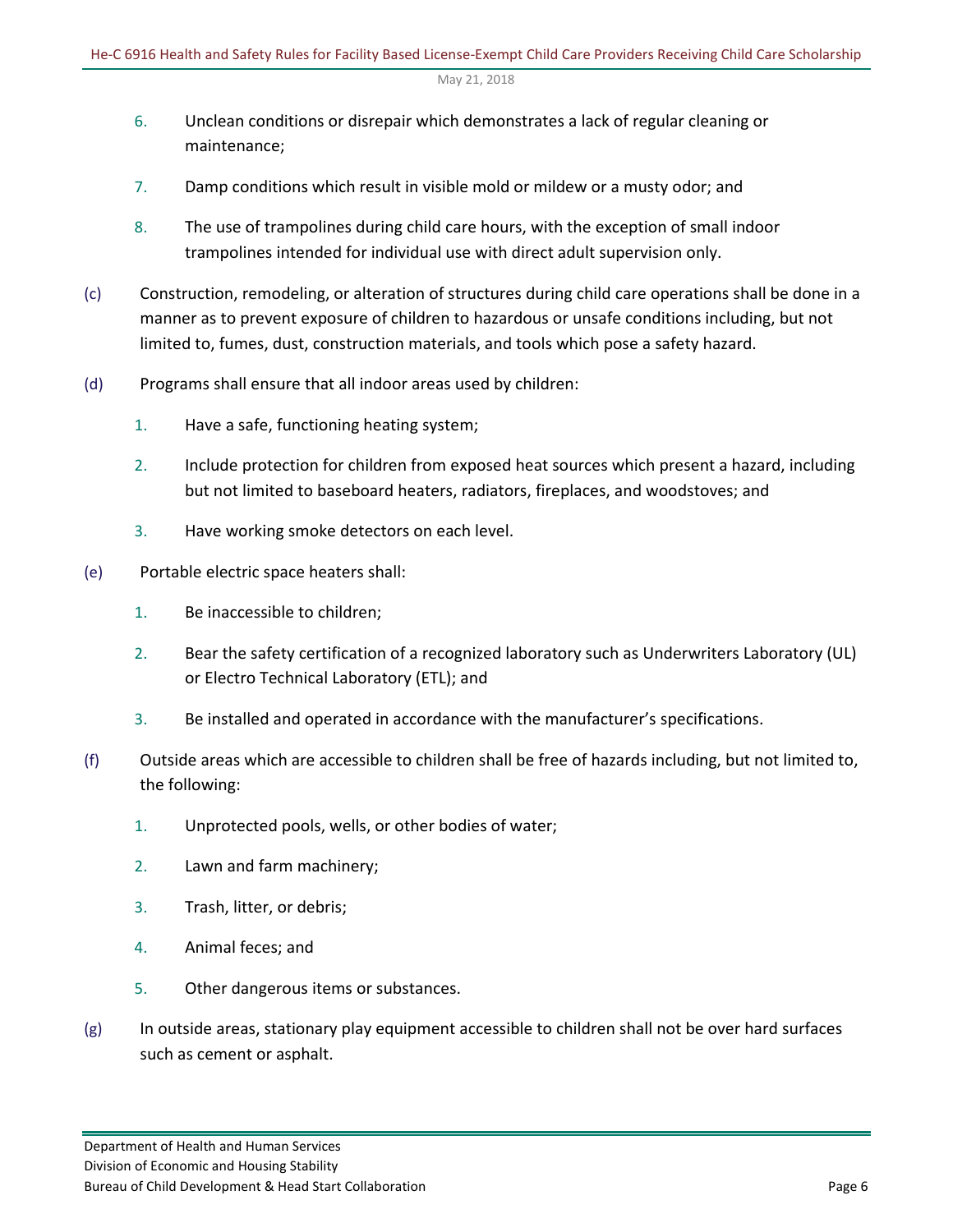- (h) All swimming pools and wading pools shall be inaccessible to children except during supervised activities.
- (i) Programs shall remove standing water.
- (j) Programs shall have a safe supply of water under pressure available for drinking and program use.
- (k) Programs shall not use portable toilets, chemical toilets, or any other toilets which are not attached to a functional sewage disposal system.
- (l) During all hours of operation there shall be functional sewage disposal facilities.

## <span id="page-6-0"></span>**He- C 6916.06 Handling, Storage, and Disposal of Hazardous Materials:**

- (a) All toxic and flammable materials and tobacco products shall be stored in cabinets which are locked, or secured with child proof latches, or otherwise out of reach of children.
- (b) Pesticides shall not be used in areas used by children while children are present and any treated indoor area must be aired out per manufacturers' instructions prior to allowing children to return to that area.
- (c) Programs shall adhere to state and federal rules and regulations in regards to lead paint and asbestos removal.

## <span id="page-6-1"></span>**He-C 6916.07 Emergency Preparedness and Response Planning:**

- (a) Programs shall ensure that for each child, upon the child's first day, there is a child registration and emergency information form completed by a parent, on file at the program.
- (b) Programs shall be equipped with a telephone that is operable and accessible to all staff during all operating hours for incoming and outgoing calls.
- (c) Pursuant to 45 CFR Part 98.41, programs shall develop an emergency operations plan (EOP) which shall include procedures for responding to natural, human-caused, or technological incidences including, but not limited to:
	- 1. Evacuation;
	- 2. Relocation;
	- 3. Shelter-in-place;
	- 4. Lockdown;
	- 5. Communication and reunification with families;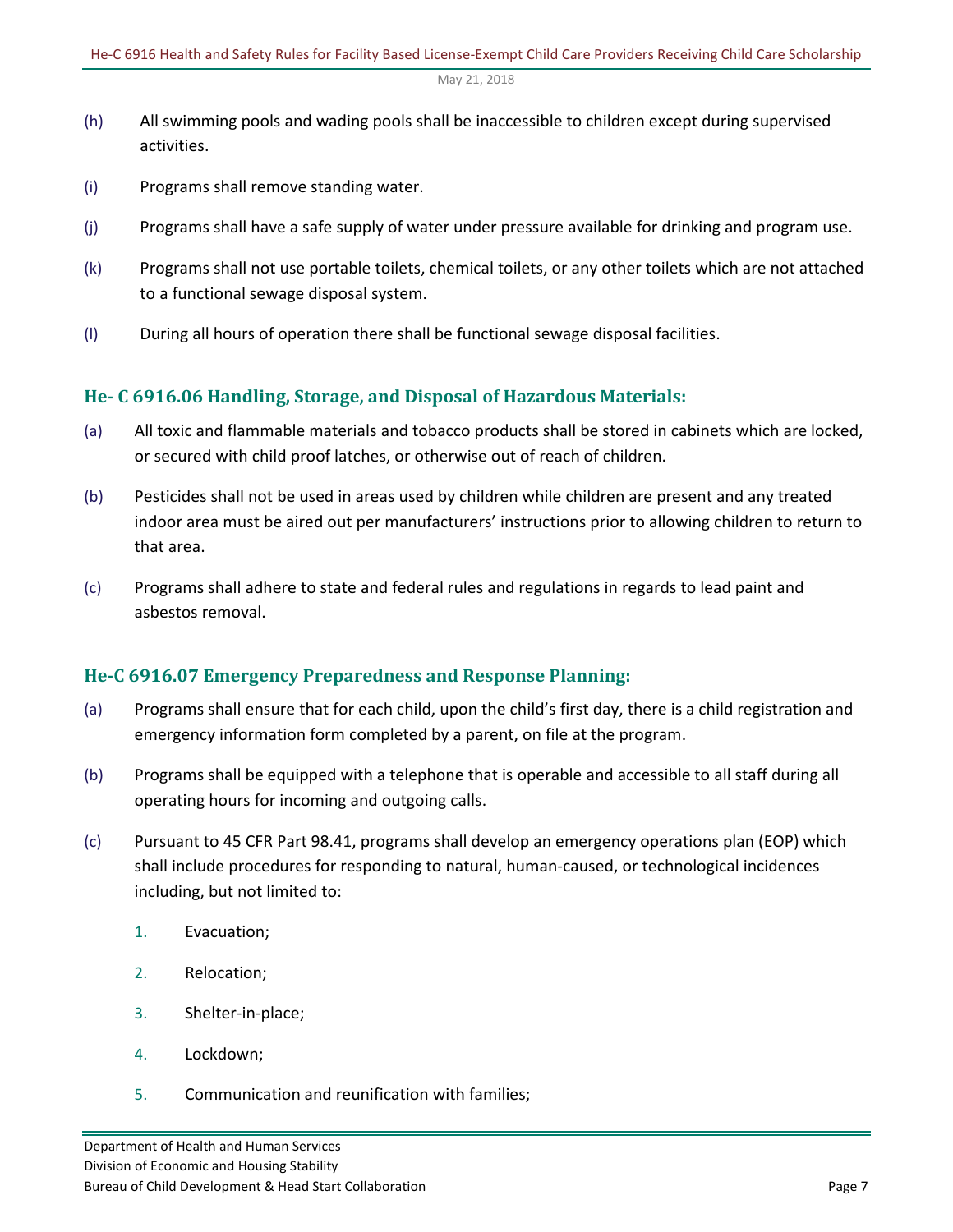- 6. Continuity of operations;
- 7. Accommodations of infants and toddlers;
- 8. Accommodations of children with disabilities; and
- 9. Accommodations of children with chronic medical conditions.
- (d) Programs shall practice no less than 2 components of their emergency operations response plan (EOP) with children, when appropriate, but no less than twice per year and maintain a written record of the practiced components.
- (e) All staff shall review the program's EOP and verification of the review shall be documented in each staff member's personnel file.
- (f) Upon enrollment, programs shall provide families with information from the EOP that addresses communication and reunification procedures, as specified in (c)(5) above.
- (g) Programs shall conduct at least one fire drill each month the program is in operation in accordance with the following:
	- 1. All children and staff shall evacuate the building during each fire drill; and
	- 2. Staff shall check daily attendance records to ensure that all children and staff are accounted for after the building is evacuated.
- (h) Programs shall complete a written record of fire drills which shall:
	- 1. Be maintained on file at the program for one year; and
	- 2. Be available for review by the department.
- (i) The written record of fire drills required under (h) above shall include at least the following:
	- 1. The date and time the drill was conducted;
	- 2. The exits used;
	- 3. The number of children evacuated and total number of people in the building at the time of the drill;
	- 4. The amount of time taken to evacuate the building; and
	- 5. The name of the person conducting the drill.
- (j) Programs shall conduct a fire drill in the presence of a representative of the department upon request.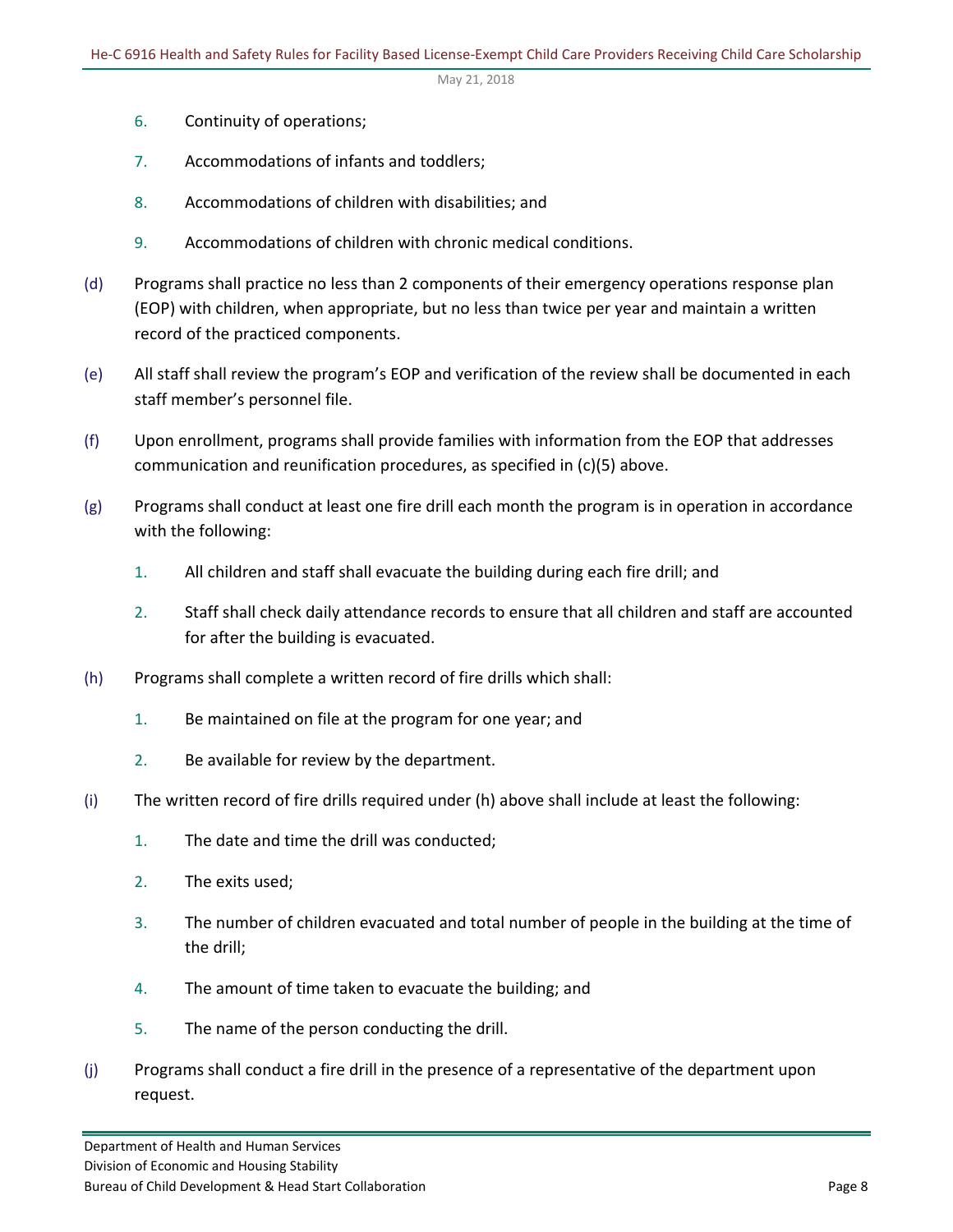- (k) Any occurrence of a missing child shall be reported to emergency police services, or 911, as soon as staff has determined that the child cannot be promptly located on the premises of the child care program.
- (l) Programs shall report any occurrence of a missing child to the department within 24 hours.
- (m) If a child is seriously injured while in the care of the program, including fractures, dislocations, stitches, second or third degree burns, concussions, or loss of consciousness, or requires emergency medical treatment or hospitalization, the program shall:
	- 1. Notify the child's parent(s) immediately;
	- 2. Notify the department within 48 hours; and
	- 3. Within one week provide to the department a written report which details the nature and circumstances of the serious injury.
- (n) If a child dies while in child care the program shall:
	- 1. Notify emergency personnel and the child's parent(s) immediately;
	- 2. Notify the department of the death within 24 hours;
	- 3. Provide developmentally appropriate information for children and parent(s) regarding the death of the child: and
	- 4. Within 72 hours provide to the department a written report which details the circumstances which led up to the death.
- (o) In addition to the reporting requirements under (n) above, the program shall, upon request, provide the department with any available information regarding the death.

## <span id="page-8-0"></span>**He-C 6916.08 Prevention of and Response to Emergencies Due to Food and Allergic Reactions:**

- (a) Each child with an allergy shall have a written care plan from the child's physician that includes at a minimum:
	- 1. Instructions regarding the food(s) or other allergens to which the child is allergic and steps to be taken to avoid them;
	- 2. A detailed treatment plan to be implemented in the event of an allergic reaction, including the names, doses, and methods of prompt administration of any medications; and
	- 3. Specific symptoms that would indicate the need to administer one or more medications.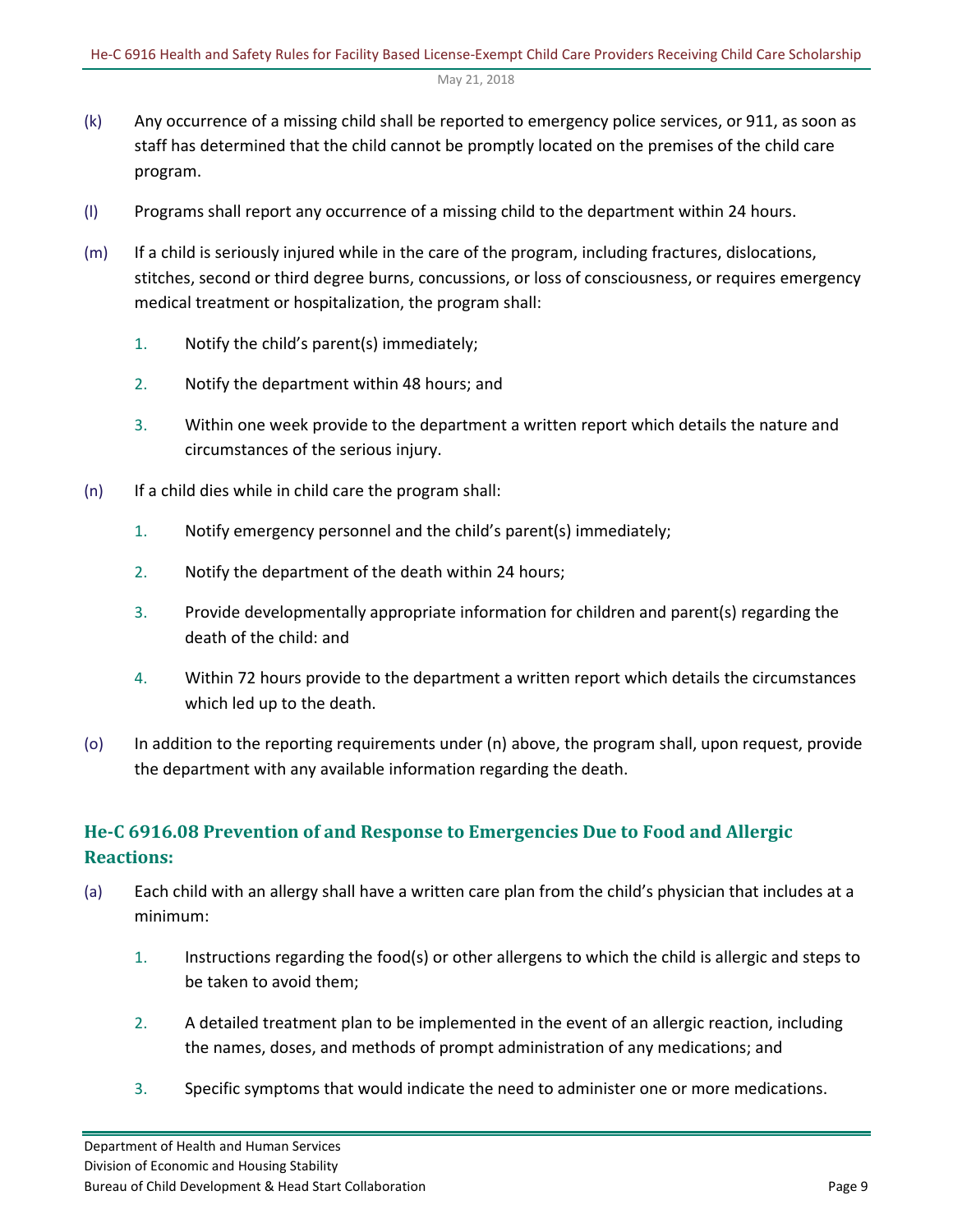- (b) With the permission of the parent or guardian, each child's allergies shall be posted prominently and wherever the child might come in contact with the allergen.
- (c) The staff shall notify the parent(s) immediately of any suspected allergic reactions, as well as the ingestion of, or contact with, a known allergen even if a reaction did not occur.
- (d) Staff shall contact 911 whenever epinephrine has been administered.
- (e) Staff shall comply with dietary restrictions as requested in writing by the parent(s) of each child, due to food allergies, or religious or philosophical beliefs.

## <span id="page-9-0"></span>**He-C 6916.09 Administration of Medication, Including Immunizations:**

- (a) Staff shall administer any medication, treatment, or other remedy as required under the provisions of the Americans with Disabilities Act.
- (b) Staff shall only administer medication with:
	- 1. Signed and dated written instructions for administering the medication from the child's physician; and
	- 2. Written permission from the parent.
- (c) Administration of non-prescription topical substances may be performed by any staff, with written permission from the child's parent(s).
- (d) In the event of a medication error in the administration of medication, the staff shall notify the child's parent(s) immediately.
- (e) For any chronic condition requiring medication that is to be administered for more than 12 months, the written parental authorization specified in (b) above shall be updated annually.
- (f) Staff shall maintain a written log for each dose of medication, excluding topical substances, administered to each child.
- (g) In the event of an error documenting the administration of medication, the staff shall notify the child's parent(s) by the end of the day in which the error occurred.
- (h) All medication shall be:
	- 1. Inaccessible to children;
	- 2. Stored at the temperature and conditions recommended by the manufacturer or as directed on the prescription label; and
	- 3. Labeled with the child's name to ensure correct identification of each child's medication.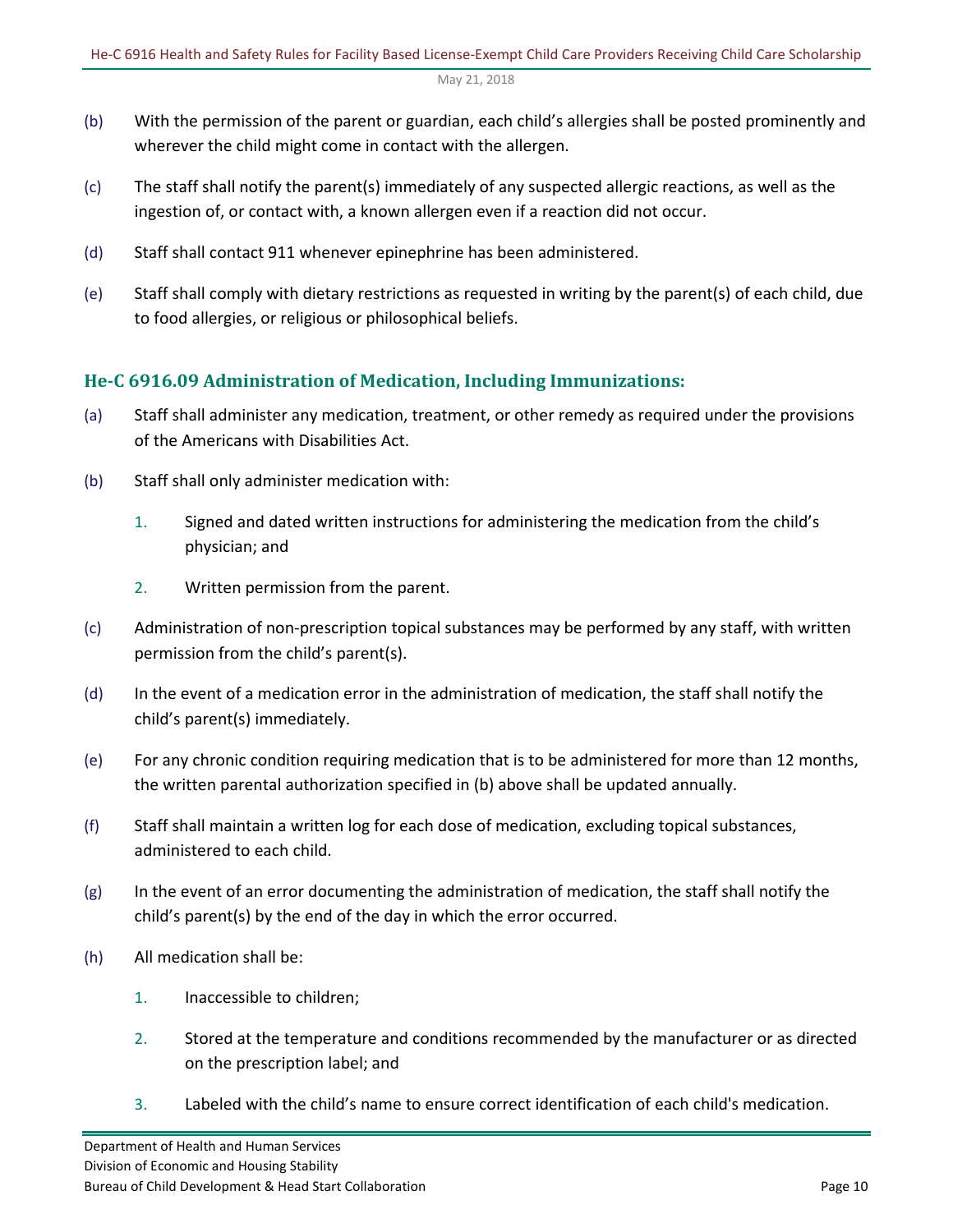- (i) Medications such as insulin, inhalers, and EpiPens shall be immediately accessible to staff caring for children requiring such medications.
- (j) All prescription or non-prescription medication and topical substances shall be kept in the original containers or pharmacy packaging and properly closed after each use.
- (k) Documentation of immunizations, in accordance with RSA 141-C:20-a, RSA 141-C:20-b, and He-P 301.14, shall be on file for each child on the first day the child is in attendance at the program.
- (l) Exemptions from the immunizations required under (l) above shall be in accordance with RSA 141- C:20-c and pursuant to 45 CFR Part 98 for children experiencing homelessness or children in foster care. Providers may enroll children and allow for 60 days for families to obtain and provide documentation of immunizations.
- (m) Programs shall not be required to obtain immunization records for children whose parent(s) object in writing, on the grounds that such immunization is contrary to their religious beliefs, or for children with medical conditions that contraindicate immunization.

## <span id="page-10-0"></span>**He-C 6916.10 Prevention and Control of Infectious Diseases:**

- (a) Staff and children shall wash their hands with liquid soap and warm running water as needed.
- (b) Staff shall observe each child for symptoms of illness or injury throughout the day and contact the parent(s) if a child has:
	- 1. More than one episode of vomiting in one day;
	- 2. More than one episode of diarrhea in one day;
	- 3. Uncontrolled coughing or wheezing;
	- 4. Skin lesions which have not been diagnosed or treated by a licensed health care practitioner;
	- 5. An oral temperature of 101 degrees Fahrenheit or higher or an under arm temperature of 100 degrees Fahrenheit or higher combined with any of the following:
		- a. Diarrhea;
		- b. Rash;
		- c. Ear ache;
		- d. Sore throat; or
		- e. Vomiting.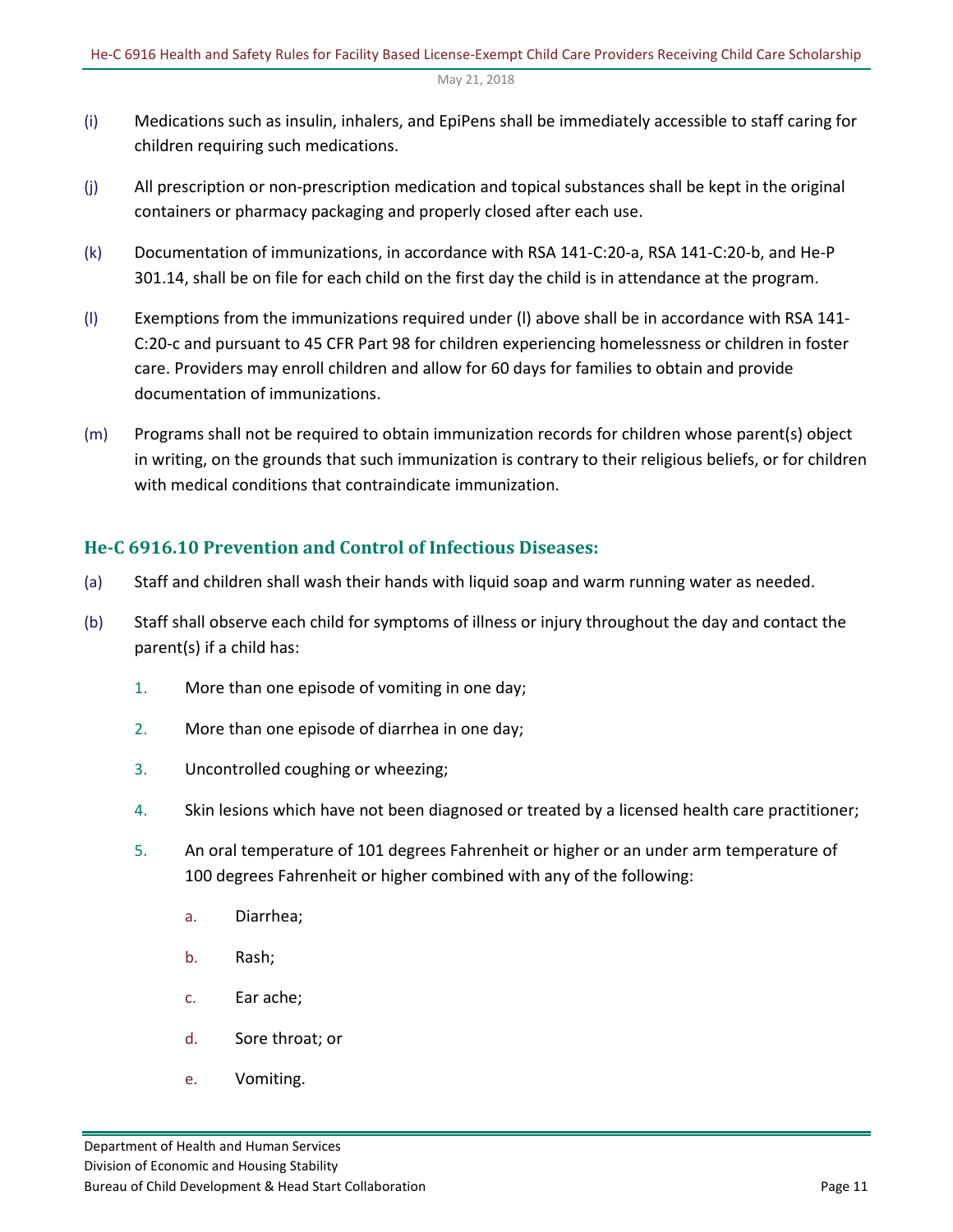- (c) When any staff or child in the program have symptoms of or are known to have a communicable disease, the program shall contact the bureau of disease control and prevention at (800) 852-3345, ext. 4496 for instructions regarding whether the ill individual is required to be excluded from the program and to determine reporting requirements in accordance with RSA 141-C:7 and He-P 301.03(d) and (e), He-P 301.03(i) and He-P 301.05(i)(1)b.
- (d) All foods prepared and served to children shall be free from spoilage, filth, or other contamination.
- (e) Programs shall clean and disinfect bathroom facilities whenever visibly soiled, but at a minimum of at least weekly.
- (f) Programs with pets on the premises shall:
	- 1. Ensure dogs and cats have a current vaccination for rabies;
	- 2. Keep litter boxes away from food preparation, food service areas, or any other area where children play; and
	- 3. Ensure children do not have direct contact with animal feces or urine either indoors or outdoors.

### <span id="page-11-0"></span>**He-C 6916.11 First Aid and CPR:**

- (a) Programs shall have on the premises a selection of non-expired first aid supplies adequate to meet the needs of the children.
- (b) If any child receives an injury or any incident occurs which requires first aid treatment, medical treatment, or medical consultation, staff shall inform the child's parent(s) of the injury or illness on the date the child is injured or becomes ill.
- (c) If any child has a serious injury while in the care of the program that resulted in medical treatment by a physician or other health care professional, or required hospitalization, or if CPR is performed on a child while in the care of the program, staff shall:
	- 1. Notify the child's parent(s) immediately;
	- 2. Notify the department within 48 hours; and
	- 3. Within one week provide to the department a written report which details the nature and circumstances of the serious injury.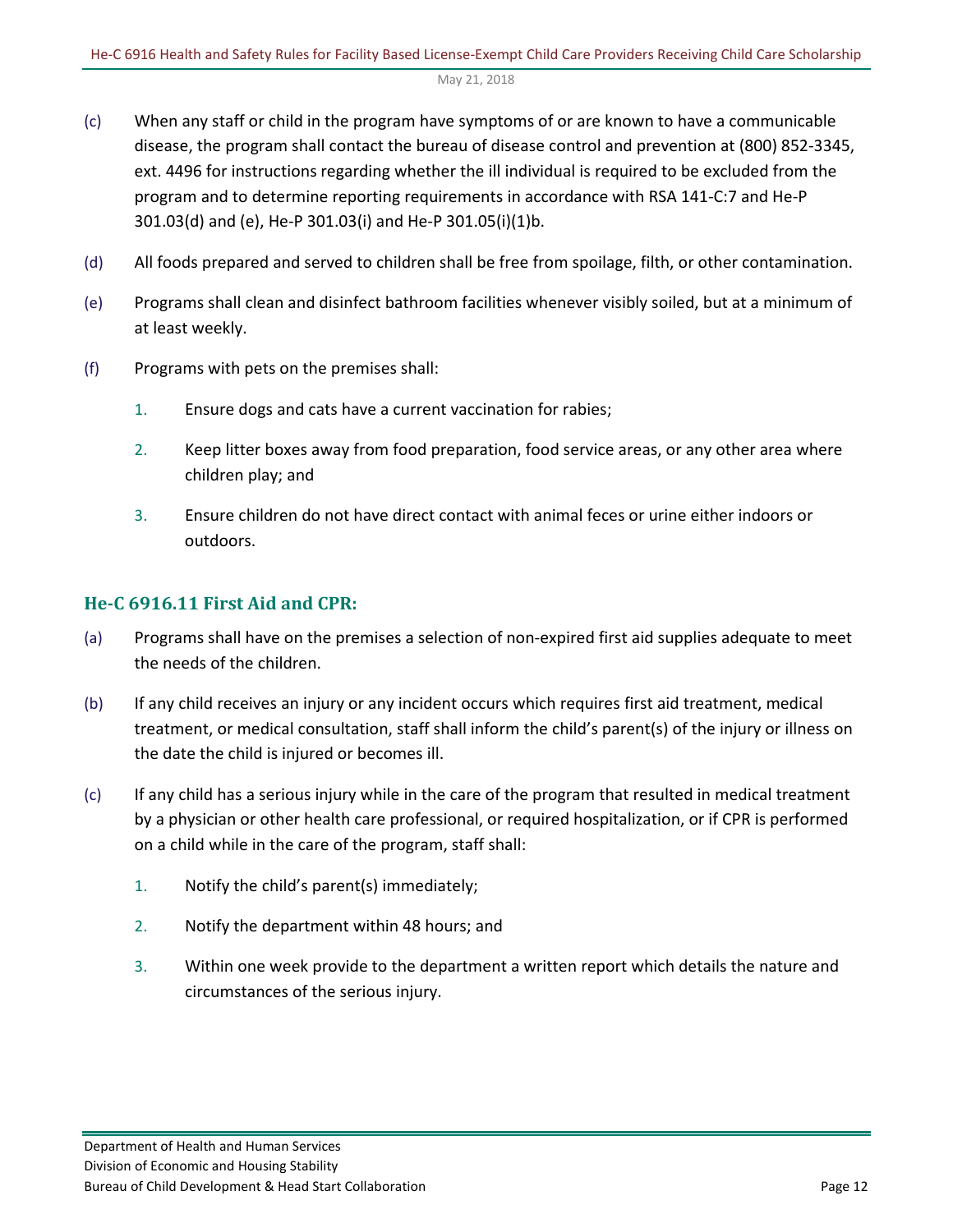## <span id="page-12-0"></span>**He- C 6916.12 Child Development:**

- (a) During the operating hours of the program, parent(s) shall have an opportunity to communicate with the staff that cares for their child.
- (b) Staff shall supervise every child in care at all times.
- (c) The only exceptions to (b) above shall be as follows:
	- 1. Staff may allow children ages 72 months and older to go inside to use the bathroom when no staff are inside provided that staff have a plan in place to keep track of children who have gone inside and to check on children who have not returned in a timely manner; and
	- 2. Staff may allow school-age children 72 months and older who are enrolled in a full day school program to leave the premises of the program, unsupervised by staff, to participate in a specific activity, provided that there is written authorization from each child's parent(s) on file at the program.
- (d) Programs shall provide privacy for each child toileting, while allowing for age appropriate supervision of each child.
- (e) Smoking shall not be permitted in the building anytime.
- (f) Staff who smoke on their breaks shall wash their hands and change into fresh clothing, or remove smoke- contaminated outerwear prior to returning to work to reduce exposure to third-hand smoke.
- (g) Programs shall provide daily opportunity for outdoor physical activity.
- (h) All media, including televisions, video, or electronic devices shall be age and developmentally appropriate.
- (i) Staff shall guide children's behavior using the following techniques:
	- 1. Redirecting a child's attention to a desirable activity when a child is engaging in unacceptable behavior;
	- 2. Providing positive guidance;
	- 3. Establishing developmentally appropriate rules or limits for acceptable behavior which are fair, consistently applied, realistic, and designed to promote cooperation and respect;
	- 4. Providing children with reasons for limits and rules;
	- 5. Giving positively worded directions;
	- 6. Acting as a role model to demonstrate desired behavior and problem-solving skills and then redirecting children to acceptable behavior;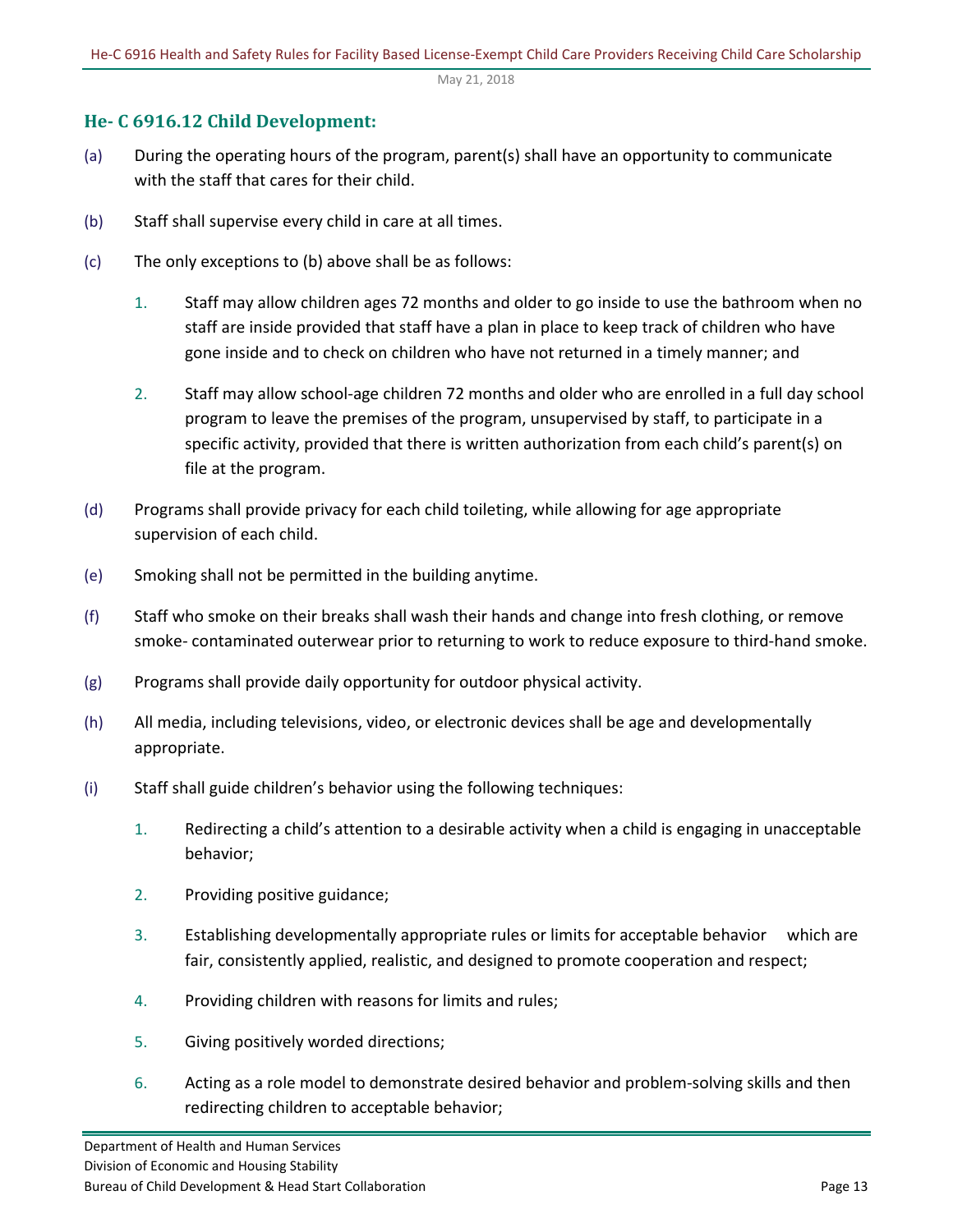- 7. Arranging equipment, materials, activities, and schedules in a way that promotes desirable behavior; and
- 8. Implementing safe, logical, and natural consequences related to the misbehavior and enforcing those consequences as soon as possible after the misbehavior has occurred.
- (j) Separation, or time out, shall only be used as a method to enable a child to regain control of his or herself, not as a punitive disciplinary technique, as follows::
	- 1. Separation shall be brief and appropriate to the child's developmental level and circumstances;
	- 2. When a child is separated from the group, he or she shall be:
		- a. Able to see and hear the other children; and
		- b. Within hearing and vision of staff; and
	- 3. The only exception to (2) above shall be that staff may remove a child from the classroom to a quieter area which is visible by other staff, to provide one-on-one attention.
- (k) Staff shall not:
	- 1. Abuse or neglect children;
	- 2. Use corporal punishment;
	- 3. Attempt to control children's behavior by actions which are damaging to children, including but not limited to:
		- a. Requiring children to stand or sit facing walls or corners;
		- b. Verbally shaming children;
		- c. Belittling children;
		- d. Ridiculing children;
		- e. Yelling at children;
		- f. Name calling;
		- g. Making verbal threats to children; and
		- h. Placing or confining children in equipment that is not appropriate for their age.
	- 4. Withhold food from children or forcibly feed children;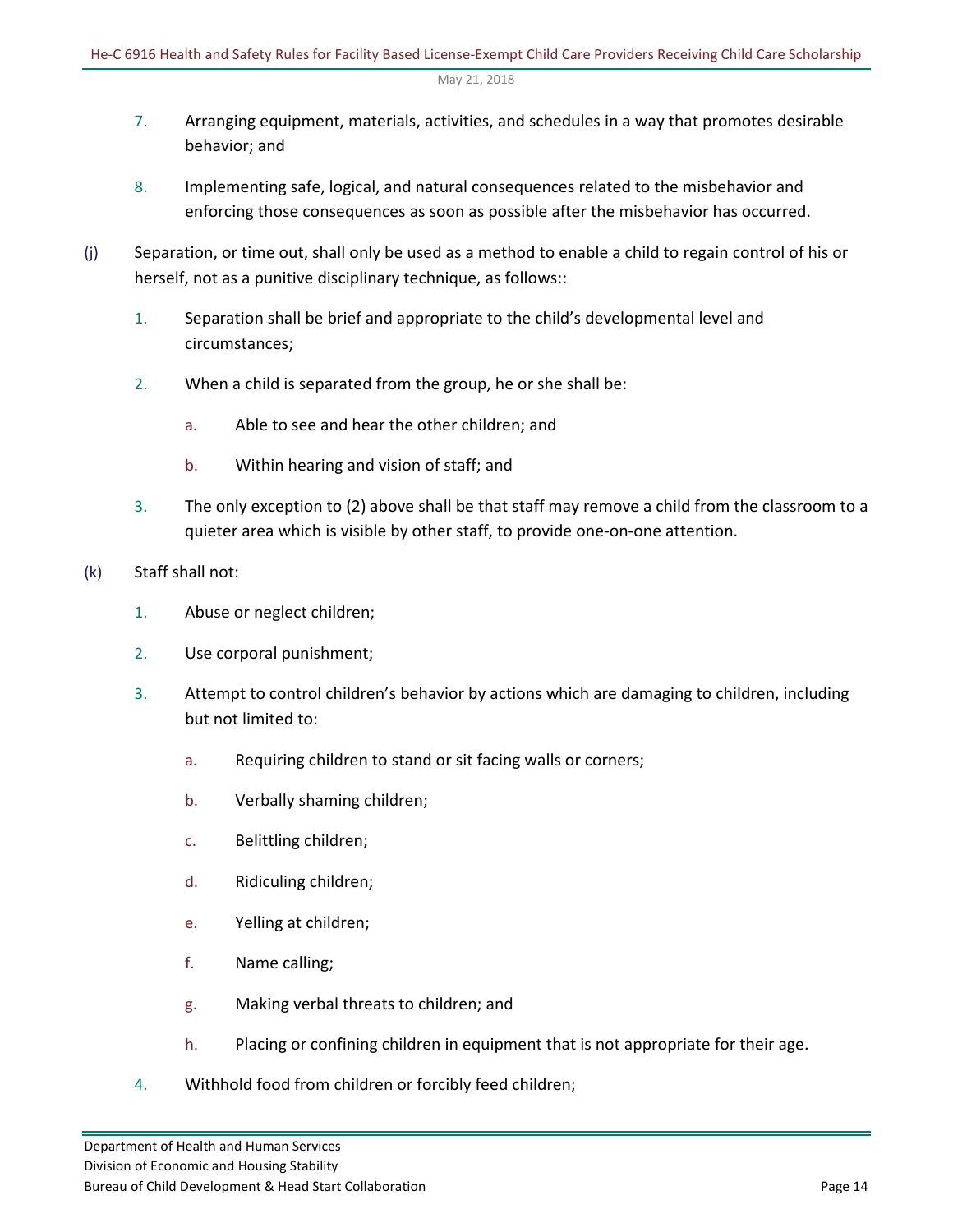- 5. Discipline children for not eating;
- 6. Shame, humiliate, or discipline any child for toileting accidents or lapses in toileting habits;
- 7. Use isolation as a form of discipline;
- 8. Prohibit children from using the toilet as a form of discipline;
- 9. As a means of discipline, require children to:
	- a. Sleep or rest; or
	- b. Go to their cot, mat, crib, bed, or playpen or other sleeping or rest facilities; and
- 10. Discipline a child for not sleeping at rest or nap time.

## <span id="page-14-0"></span>**He-C 6916.13 Recognition and Reporting of Child Abuse and Neglect:**

- (a) Staff shall allow a parent access to his or her child(ren) at all times while the child(ren) is in the program's care, unless allowing access is contrary to a court order or a court-ordered parenting plan pursuant to He-C 6914.07(a).
- (b) The staff shall take prompt action to protect children from abuse, neglect, corporal punishment, or other mistreatment by any individual.
- (c) Any child care program staff or other person involved with a program who suspects that child is being abused or neglected shall be a mandated reporter in accordance with RSA 169-C:29 and shall report the suspected abuse to the division for children, youth, and families at 1-800-894-5533.
- (d) When any child, while under the care of a program, is the victim of corporal punishment or other harsh punishment or treatment and has been physically or mentally injured because he or she was not supervised, or when the health, safety, or well-being of any child has been otherwise seriously jeopardized due to a program's non-compliance with any of the provisions of He-C 6916, the enrolled child care provider or his or her designee shall fully inform the child's parent(s) of the details of the punishment, or of the incident which injured their child or jeopardized their child's health, safety or well-being, including the following details:
	- 1. The name of who was involved in, and who witnessed the incident, while keeping the identities of other children confidential;
	- 2. What occurred prior to and following the incident;
	- 3. When and where the incident occurred; and
	- 4. Any action that has been or will be taken by the program as a result of the incident.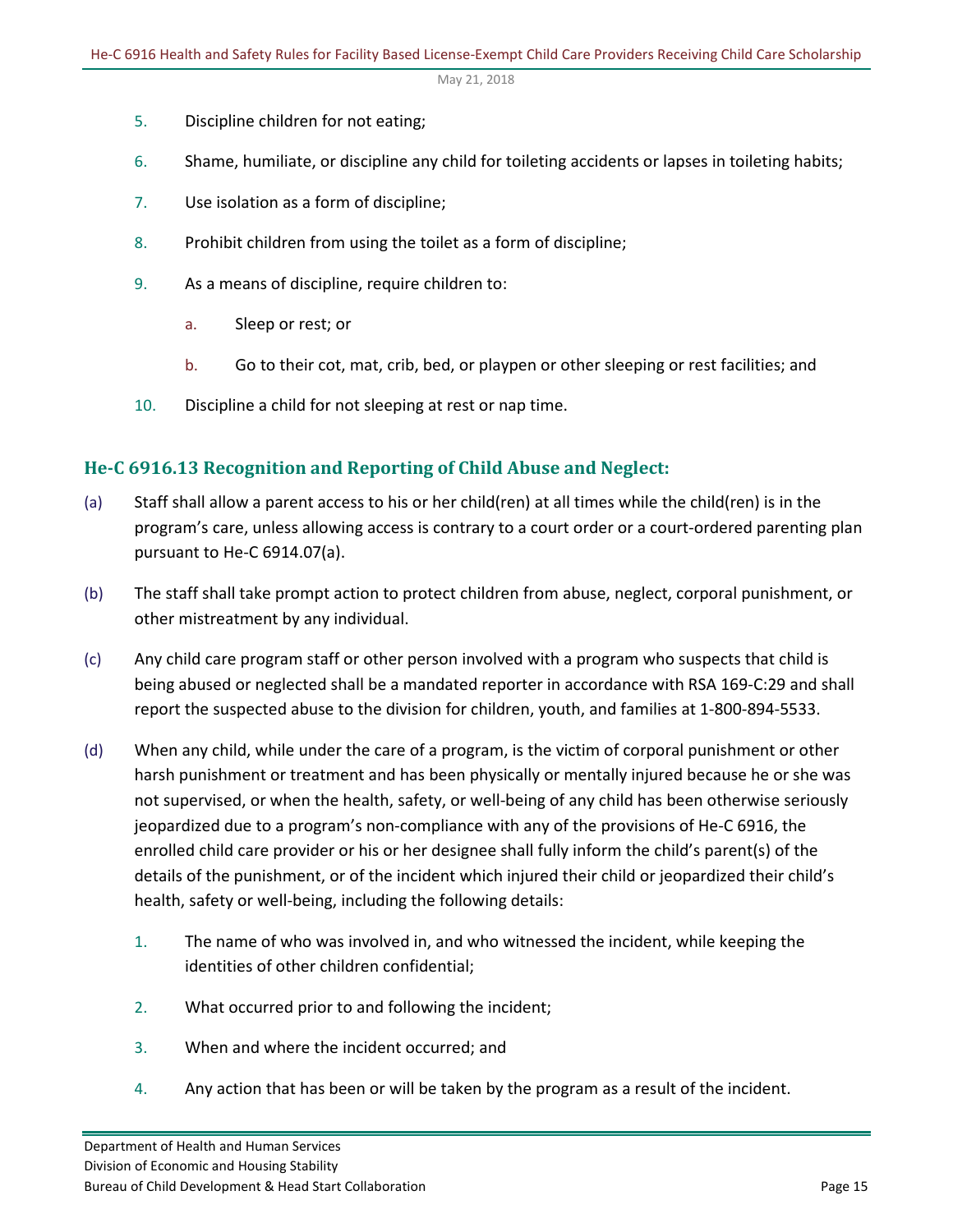(e) The details of the incident outlined in (e) above shall be provided to the parent(s) of the child or children involved in writing by the next business day.

## <span id="page-15-0"></span>**He-C 6916.14 Appropriate Precautions in Transporting Children:**

- (a) Programs who wish to take children on routine, unplanned local trips, or scheduled field trips shall obtain a signed and dated permission slip from each child's parent, which specifies all approved destinations and activities. This permission slip shall include the destination of the trip(s) and the estimated time that the parent(s) can expect the child to return to the program.
- (b) The following shall be taken to any field trip:
	- 1. An attendance record which includes the name and age of each child;
	- 2. Copies of the registration and emergency information form required in He-C 6916.07(a), for each child; and
	- 3. All medications, which shall be available and administered as required under He-C 6916.09.
- (c) Items referenced in  $(b)(2) (3)$  above for each child shall remain with an individual who is with the child, including during transport.
- (d) During any field trip, at least one staff or volunteer shall have access to a phone in case of emergency and that phone number shall be available to parent(s) or to staff remaining at the facility.
- (e) Children who are transported by the program or during any program sponsored activity shall be transported in vehicles which are:
	- 1. Registered, insured, and inspected in accordance with the laws and rules of the state of New Hampshire;
	- 2. Driven by individuals who are at least 18 years of age and hold a valid driver's license; and
	- 3. Maintained in a safe operating condition.
- (f) Staff shall be prohibited from using mobile electronic devices while operating a vehicle to transport children, including hands-free operation.
- (g) The number of persons who are transported by the program or in any vehicle during any program sponsored activity shall be limited to the number of persons the vehicle is designed to carry.
- (h) In all vehicles, age appropriate child restraints or seat belts shall be provided for and used by each child in accordance with RSA 265:107-a.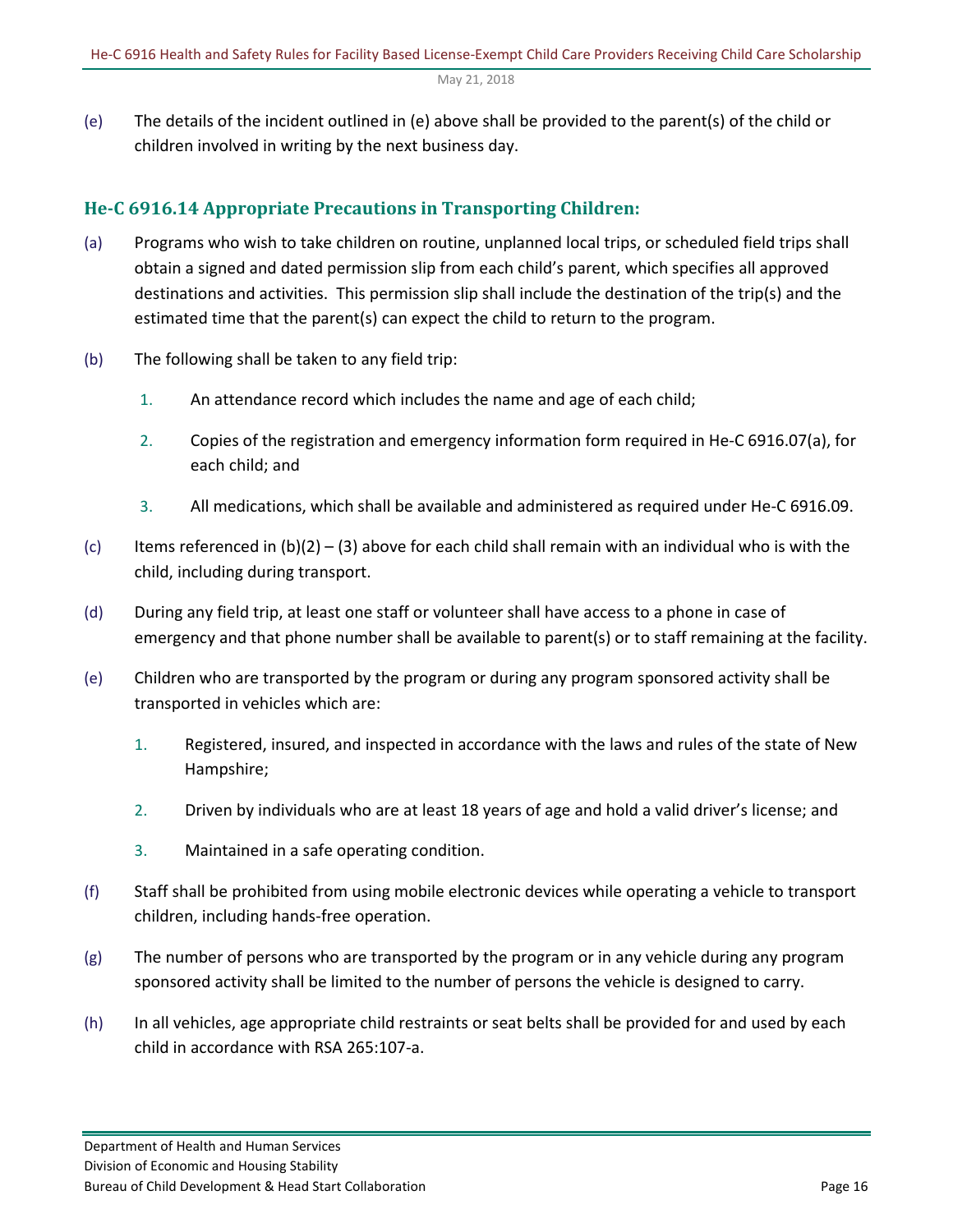## <span id="page-16-0"></span>**He-C 6916.15 Staff to Child Ratio and Group Size:**

- (a) The staff to child ratio for school-age programs shall be one staff for 15 children with a maximum group size of 60.
- (b) In addition to the staffing requirements in (a) above, programs shall have a second staff person in the building when 13 or more children are present.
- (c) Programs shall provide a minimum of 40 square feet of usable indoor space per child. Indoor active play space shall be available to children daily.
- (d) In addition to (a) above, programs offering drop-in care shall monitor attendance records to ensure compliance with group size and ratios. If there is a pattern of exceeding ratio and group size then additional staff shall be added. Attendance records shall be kept on file for review by the department.
- (e) The only exception to (a) above shall be when children combine for time-limited activities, such as meals, snacks, daily meetings, short stories, special guest presentations, or other special events, provided that all children have sufficient room for the activity.

## <span id="page-16-1"></span>**He-C 6916.16 Monitoring Visits, Monitoring Statements, Program Improvement Plans, and Enforcement:**

- (a) The department shall conduct an announced monitoring visit prior to enrollment.
- (b) The department shall conduct an annual announced visit for enrolled child care providers to maintain enrollment.
- (c) The department shall issue a monitoring statement to the program for each monitoring visit.
- (d) At the close of any visit or when an investigation is concluded, or as soon as possible thereafter, the department shall review with the program a summary of any violations of He-C 6916 found during the visit.
- (e) The department shall issue the monitoring statement via email if a valid email address has been provided by the program or by U.S. mail if an email address has not been provided.
- (f) Programs shall:
	- 1. Display the monitoring statement and program improvement plan approved by the department for the most recent visit to the program in a prominent location which is accessible to parent(s), and notify clients and prospective clients of their location;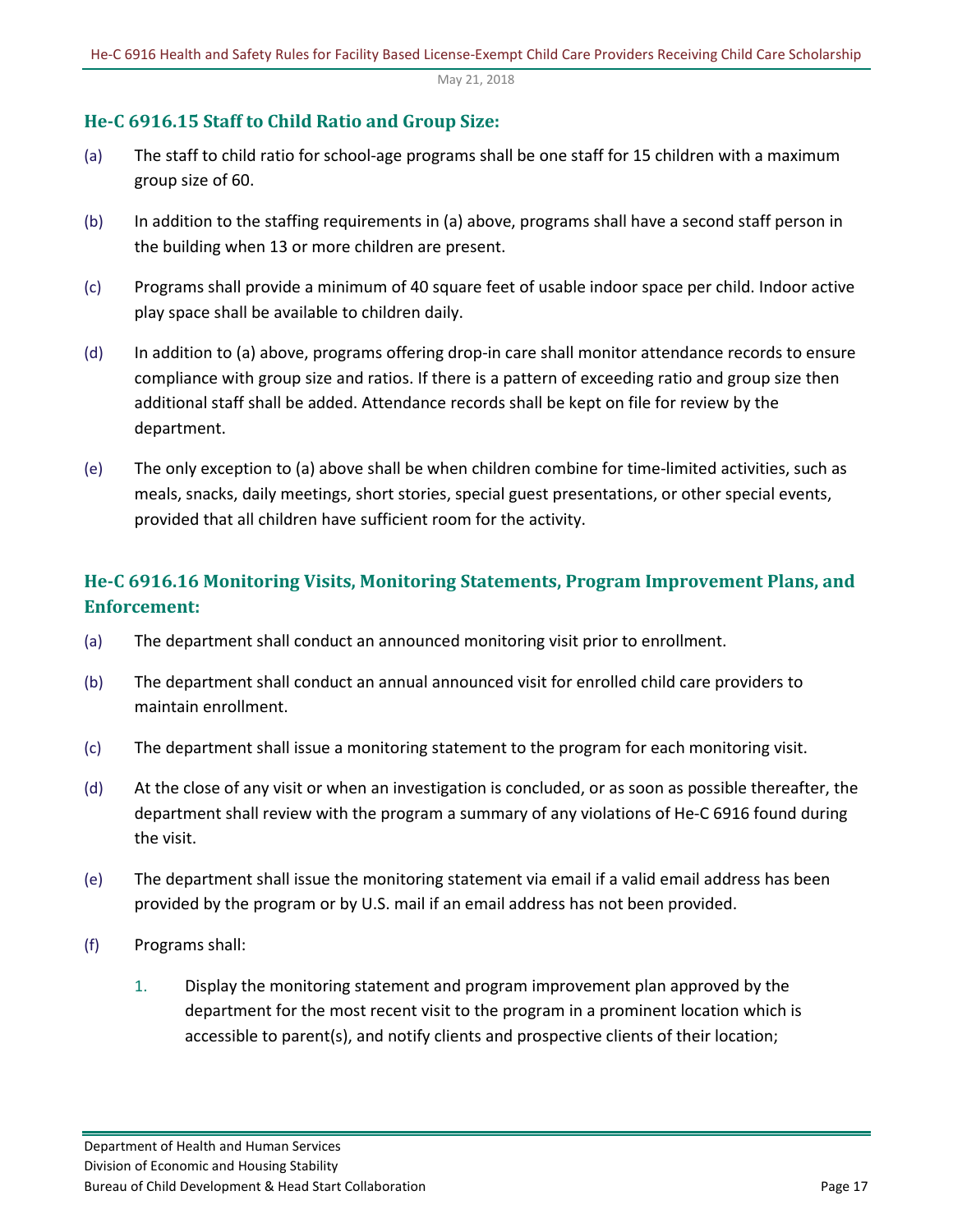- 2. Make available upon request to clients and prospective clients a copy of the monitoring statement and program improvement plan approved for the visit immediately preceding the visit represented on the monitoring statement posted in accordance with (1) above; and
- 3. Not alter the monitoring statement or program improvement plan issued by the department.
- (g) Programs shall complete a program improvement plan for each violation included on the monitoring statement, which shall include the following:
	- 1. The action the program has taken or will take to correct the violation(s);
	- 2. The steps the program will take to ensure compliance with He-C 6916 and the applicable statutes in the future;
	- 3. The date by which each of the violations was corrected or will be corrected;
	- 4. The interim measures the program has implemented to protect the health and safety of children, when the violation cannot be corrected immediately; and
	- 5. The dated signature of the enrolled child care provider.
- (h) Programs shall complete program improvement plans and return them to the department in accordance with the following:
	- 1. The program improvement plan shall be submitted to the department within 3 weeks of the date that the monitoring statement is sent out by the department; and
	- 2. The names of individuals shall not be included in the program improvement plan.
- (i) When a submitted program improvement plan in accordance with (g) and (h) above is not acceptable to the department in correcting a violation, the department shall issue a directed program improvement plan to the program.
- $(j)$  Notwithstanding  $(g)$ ,  $(h)$ , and  $(i)$  above, when the department determines that there is an imminent threat to the health or safety of children, it shall issue a program improvement plan to the program, without first offering the program an opportunity to complete a program improvement plan.
- (k) When a program receives a directed program improvement plan issued by the department, in accordance with (i) or (j) above, it shall:
	- 1. Add any additional details regarding the improvement plans the program feels are necessary; and
	- 2. Complete and return the program improvement plan in accordance with (g)(5) and (h) above.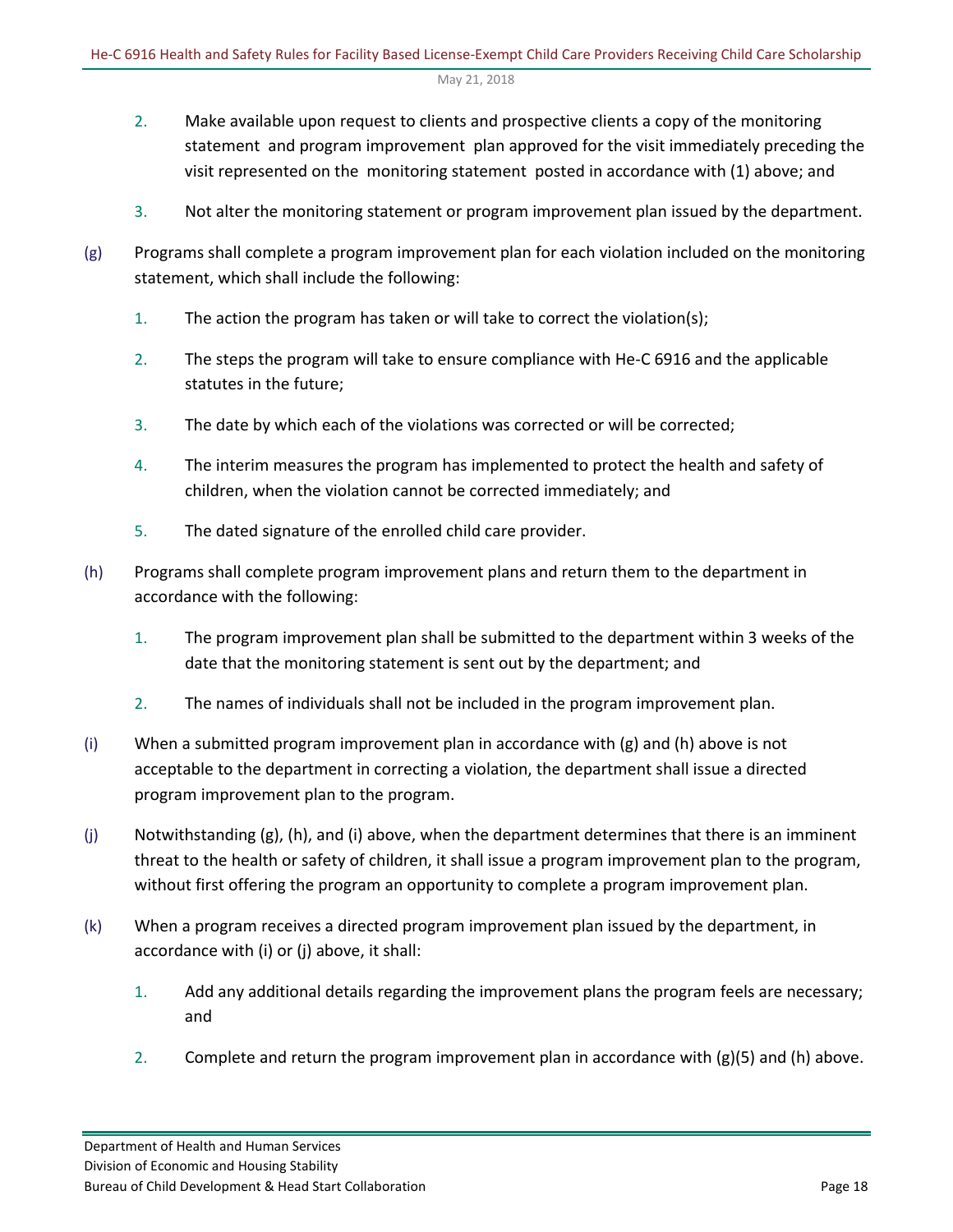- (l) Notwithstanding (a) through (g) above, when a program has repeatedly violated standards set forth in He-C 6916 or has violated a rule or statute which resulted in physical or mental injury to a child or caused a child to be in danger of physical or mental injury, the department shall initiate enforcement action without first requesting that the program submit a program improvement plan.
- (m) Programs shall comply with all approved program improvement plans.
- (n) The department shall conduct follow up monitoring visits as needed to monitor the implementation of the program improvement plan.
- (o) The department shall post on the department website the monitoring statement and program improvement plan within 5 days of the date of issue.
- (p) Programs shall maintain all records, whether in electronic or paper format, required by He-C 6916:
	- 1. On file on the premises of the program; and
	- 2. Accessible and available for review by the department, upon request, for one year, unless otherwise specified.
- (q) Child care program personnel shall not:
	- 1. Make false or misleading statements to the department, whether verbal or written; or
	- 2. Falsify any documents, other written information, or reports issued by or required by the department under He-C 6912, He-C 6914, He-C 6916, and He- C 6920.
- (r) The department shall revoke or deny a new applicant or renewal as an enrolled child care provider in accordance with He-C 6912, He-C 6914, He-C 6918, and He-C 6920.

## <span id="page-18-0"></span>**He-C 6916.17 Waiver of Rules:**

- (a) Programs that wish to request a waiver of a rule shall provide in writing or electronically the following information:
	- 1. The program name, address, phone number, and Bridges resource ID number assigned by the department for electronic payments;
	- 2. The rule numbers for which the waiver is being requested;
	- 3. A brief explanation of the reason for the waiver, the length of time for which the waiver is requested, and any effect the granting of the waiver will have on the health and safety of the children in the program;
	- 4. The number and age range of children who will be affected by the waiver;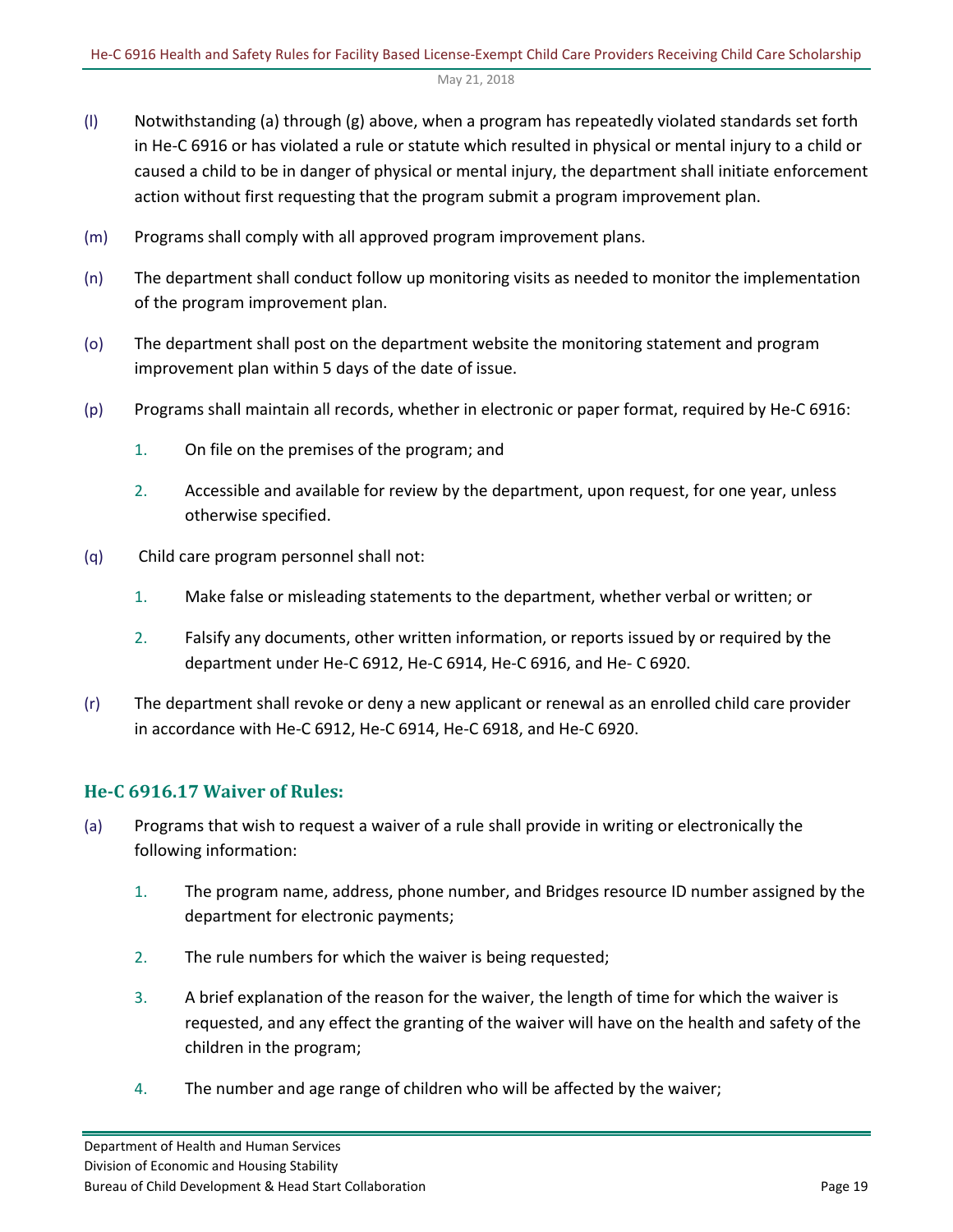- 5. The signature of the enrolled child care provider;
- 6. Signatures of parents or copy of a notice which has been shown to, or mailed to each parent, explaining the specifics of the waiver request and informing parents that they may call the department if they have any concerns about the requested waiver; and
- 7. The plan for future compliance after the waiver period is over.
- (b) A waiver shall be granted to the applicant or enrolled child care provider if the department determines that the alternative proposed by the applicant or enrolled provider:
	- 1. Meets the objective or intent of the rule;
	- 2. Does not negatively impact the health, safety, or well-being of the children: and
	- 3. Does not negatively impact the operation of the program.
- (c) When a waiver is approved, the program's subsequent compliance with the alternatives approved in the waiver shall be considered equivalent to complying with the rule from which waiver was sought.
- (d) The department shall not approve any request for a waiver of any of the provisions relevant to state or federal law or any rules of other state agencies which are referred to in this chapter.
- (e) A waiver request shall be denied when any of the following occurs:
	- 1. The rule for which a waiver is being requested is related to fire safety or environmental health or safety;
	- 2. The program has been found in violation of one or more critical rules and has not corrected those violations;
	- 3. The department finds that approval of the requested waiver will jeopardize the health or safety of children;
	- 4. The department finds that approval of the requested waiver will impair the program's ability to adequately care for children;
	- 5. The departments finds that approval of the requested waiver will impair the operations of the program; or
	- 6. The department determines that the program has not submitted a written plan for compliance with the rule or an acceptable plan for satisfying the intent of the rules as an alternative to complying with the rule.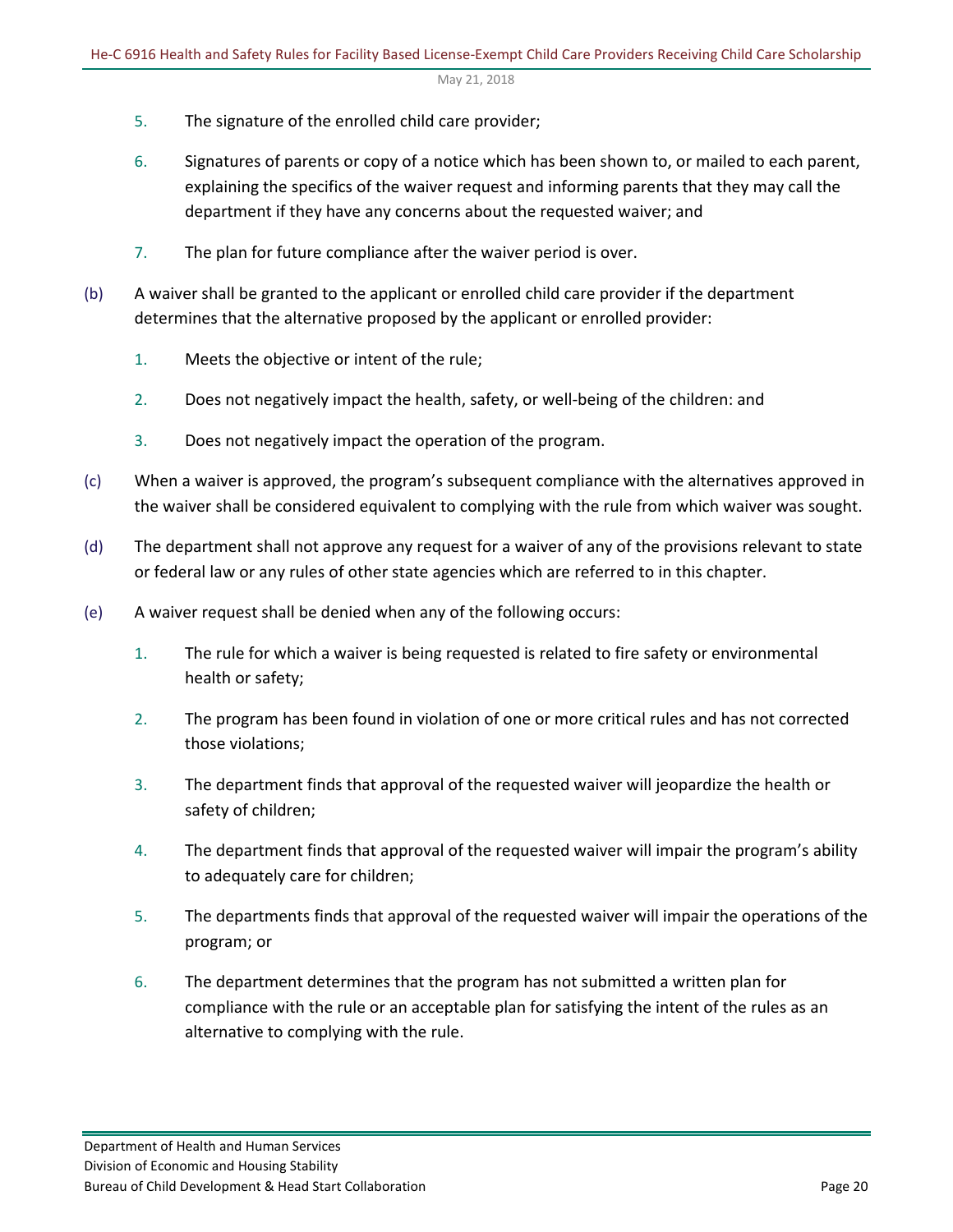## <span id="page-20-0"></span>**He-C 6916.18 Complaints and Investigations:**

- (a) The department shall respond to any complaint that meets the following conditions:
	- 1. The alleged violation(s) occurred not more than 6 months prior to the date the department was made aware of the allegation(s);
	- 2. The complaint is based upon the complainant's first-hand knowledge regarding the allegation(s) or on information reported directly to the complainant by a child who has firsthand knowledge regarding the allegation(s);
	- 3. There is sufficient specific information for the department to determine that the allegation(s), if proven to be true, would constitute a violation of any of the provisions of He-C 6916; or
	- 4. The complaint is received from any source and alleges a violation that occurred at any time if the complaint alleges:
		- a. Physical injury or abuse;
		- b. Verbal or emotional abuse; or
		- c. The danger of physical injury to one or more children.
- (b) A complaint investigation shall be conducted when the department receives a complaint which meets the conditions specified in (a) above and which contains an allegations of violation of He-C 6916.
- (c) When the complaint is determined to be founded, a monitoring statement shall be issued listing the violations found as a result of the investigation and any other violations found during the visit, which shall be considered and treated as a finding of a complaint visit.
- (d) When the complaint is determined to be unfounded, a notice shall be sent to the program advising that the complaint was unfounded.

## <span id="page-20-1"></span>**6916.19 Confidentiality:**

- (a) Except for law enforcement agencies or in an administrative proceeding against the applicant or enrolled programs, the department shall keep confidential any information collected during an investigation, unless it receives an order to release, destroy, or take any action relating to the information from a court of competent jurisdiction.
- (b) When the department determines that any child was the victim of corporal punishment, or other harsh punishment or treatment, or has been physically or mentally injured because he or she was not supervised, or any child's health, safety, or well-being was otherwise jeopardized due to a program's non-compliance with He-C 6916, the department shall contact the child's parent(s) to